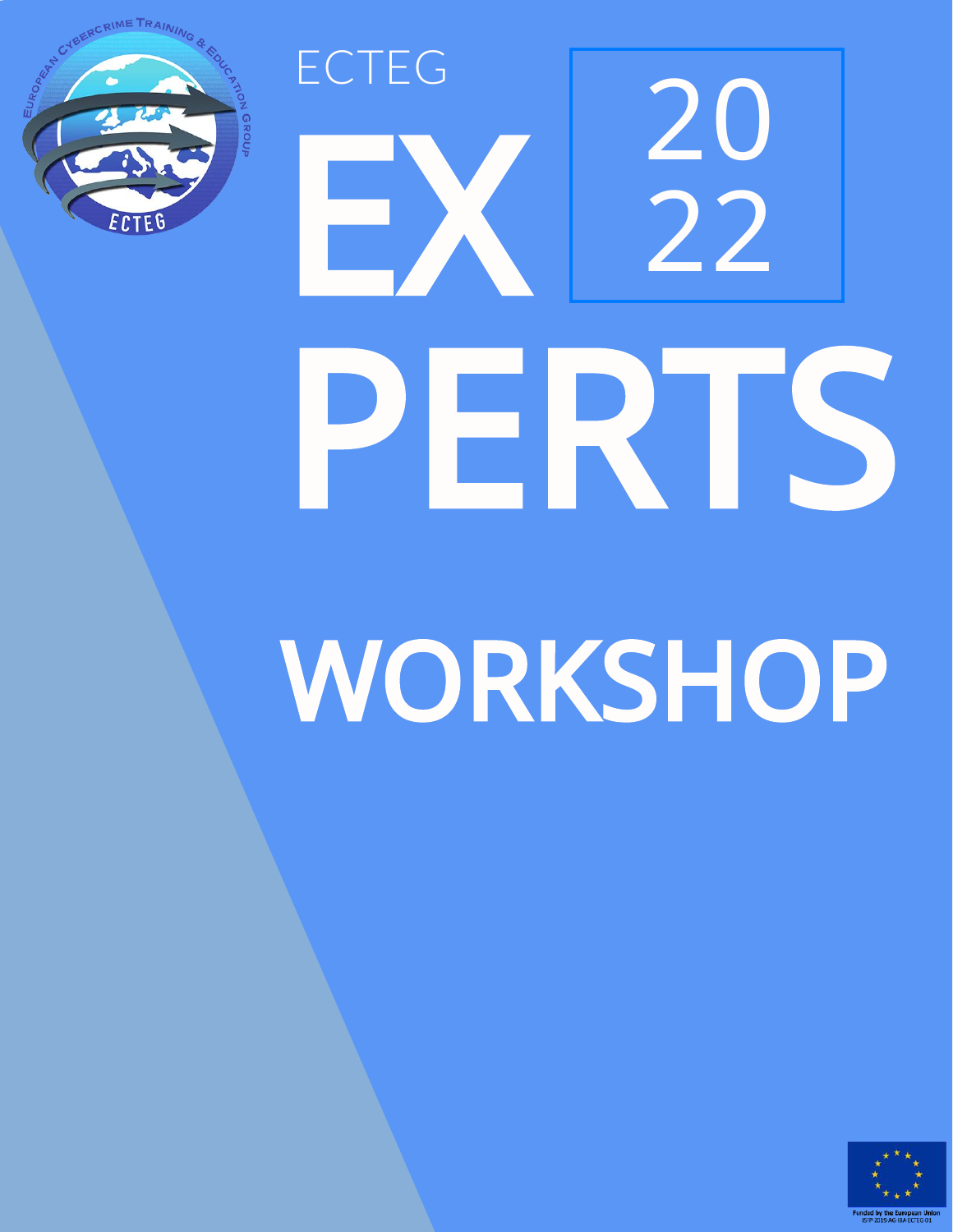

# **ECTEG HAS IND RKSHOP PLAN** ECTEG EXPERTS

**Cisco Network Academy Program Workshop**

Participants will be informed about Cisco Networking academy Program curriculum (Instructor-led and Online self-paced corses).

Participants will have access to Online self-paced courses to be able to evaluate theseresourses.

#### **A detailed analysis of ransomware groups and activity on darknets**

This workshop will detail and explain the status of ransomware groups. The University of Alcalá has collected data of more than 30 groups with a presence in darknets and a detailed analysis of different industries affected, most active groups and most affected countries will be presented.

#### $\mathsf{\Sigma}$  $\blacktriangleleft$  $\ge$  $\blacktriangleleft$  $\bf \alpha$ E

R<br>A Nഗ O $\mathsf{s}$ ≶ A $\mathbb E$ 

 $\bm{\cup}$ Z  $\blacktriangleleft$ 

#### **Mobile Malware Analysis**

 explained. Also, the deployment different environments for reversing Android applications; and This activity will be a practical session centred in analysing a real banking Trojan that was published in Google Play. Along the session, several practical techniques and tools for analysis will be static and dynamic analysis will be addressed.

Workshops will run throughout March and April, in dedicated sessions hosted online.

Participants can sign up for many sessions, on a first-come-first-served basis.

Additional workshops will be added to this list.

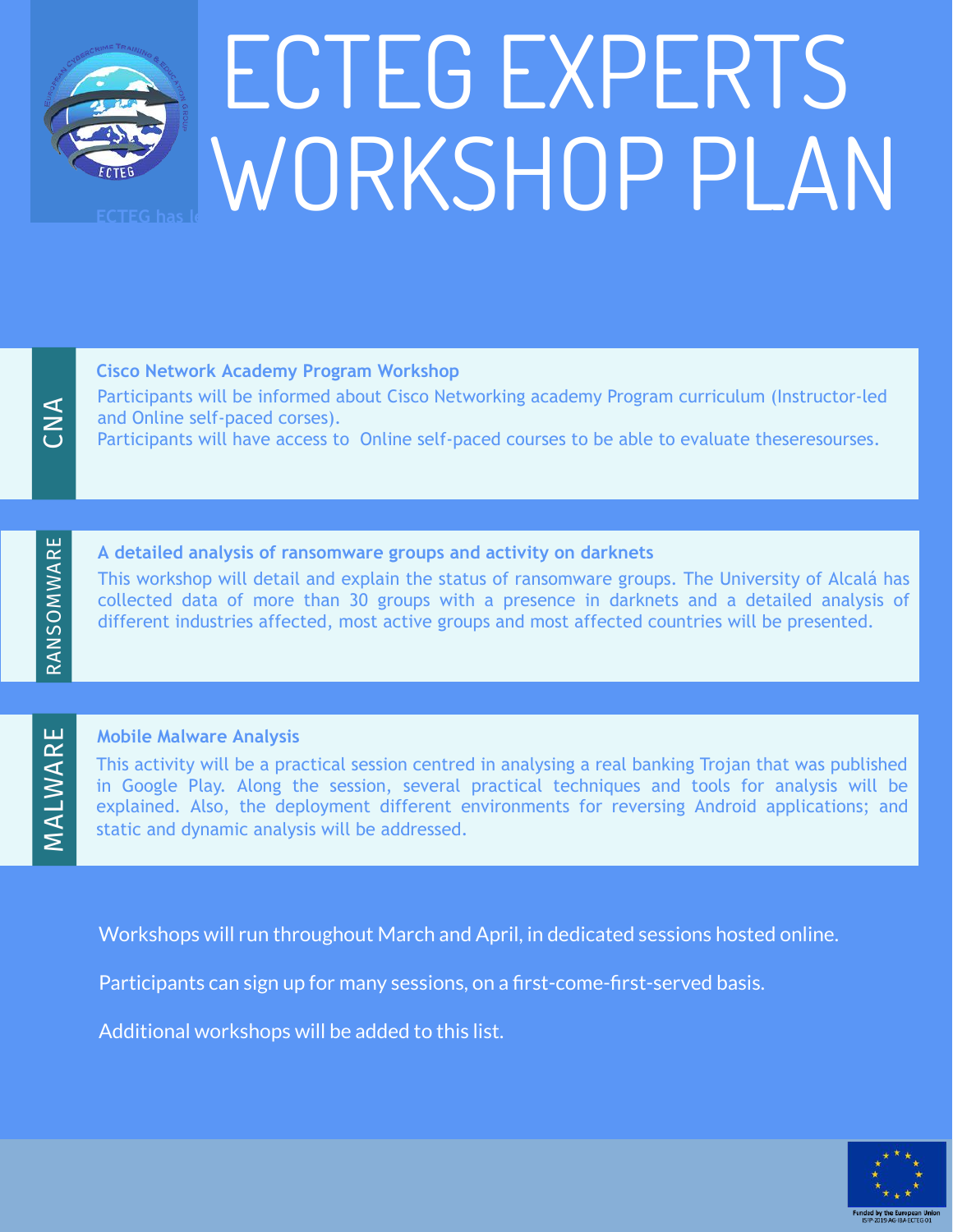

# WORKSHOP PLAN ECTEG EXPERTS

#### **Introduction to RMarkdown for ECTEG course content development**

In the past two years, ECTEG has included RMarkdown as one of the free and open-source development frameworks for course materials. Some of the recent ECTEG courses you know have been written in RMarkdown (epy3, eCDWI, eDFI). The latest documents (GA Minutes, ECTEG guidelines) have also been produced in RMarkdown!

Case study of the SKY phones decryption experience: lessons learned, how to improve the educati**on in the to** efficient is available for LEA first response response the materials materials materials may sometimes be difficult due **in the future**

An introduction into the SKY case with an explanation of the start of the technical team, cooperation with the tactical team and operational analysts, legal issues, budget issues, international cooperation and lessons learned.

Law Enforcement Only

 $\overline{5}$ 

 $\simeq$  $\mathsf{\Xi}$ 

ഗ  $\geq$ 

ark d

own

## **<u>WII: Virtualised Internet Infrastructure</u>**

Virtualised Internet Infrastructure (VII): "An introduction to the underlying technology and examples in Google Play. Along the session, several practical techniques and tools for analysis will be of utilisation". **Explored. Also, the deployment different environments for reversing Android applications; and the department only applications; and**  $\alpha$ 

Workshops will run throughout March and April, in dedicated sessions hosted online.

Participants can sign up for many sessions, on a first-come-first-served basis.

**Dates: March/April 2022** - DATES AND REGISTRATION LINK WILL BE AVAILABLE SOON

This activity will be a practical session centred in analysing a real banking Trojan that was published Additional workshops will be added to this list.

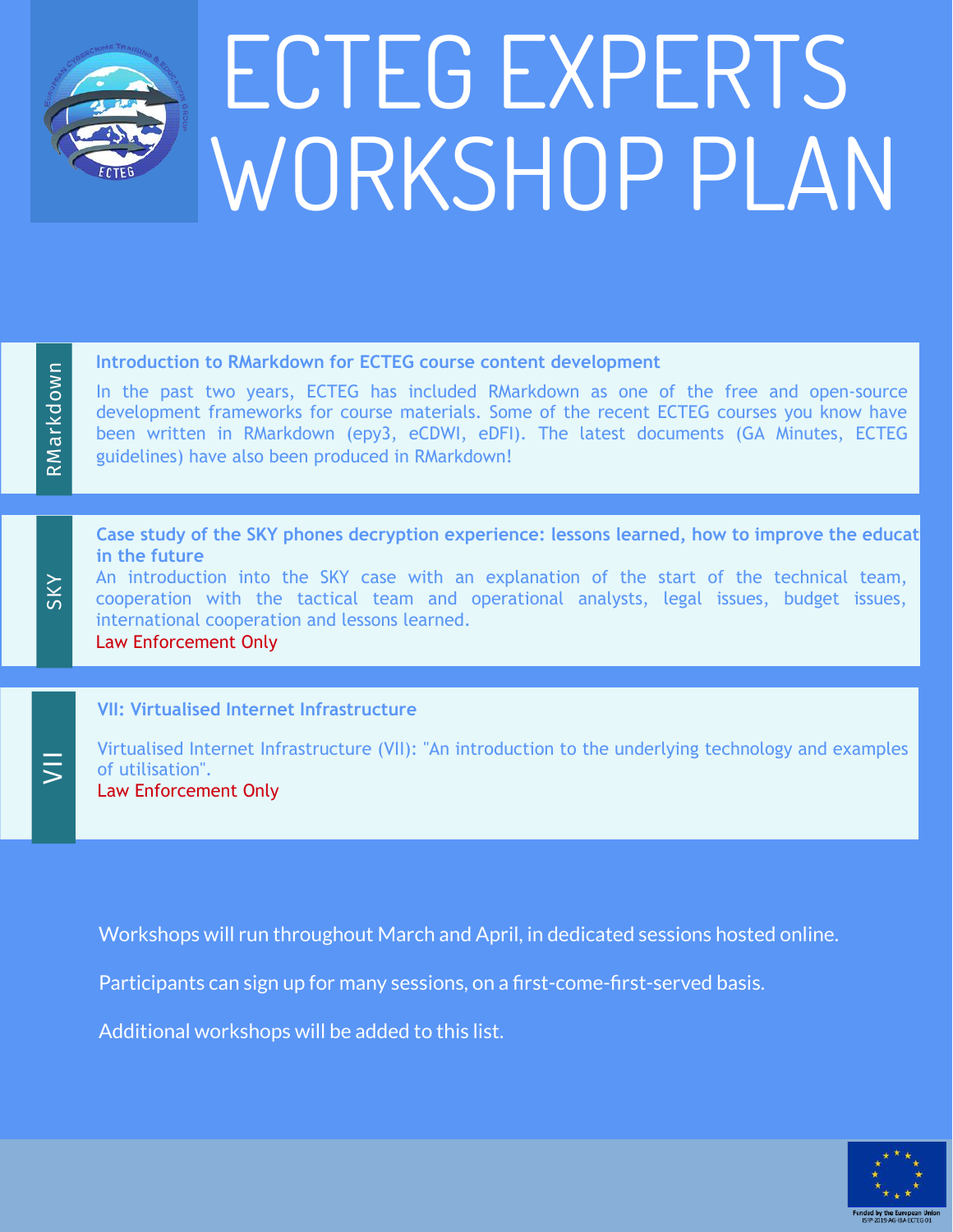

# WORKSHOP PLAN ECTEG EXPERTS

#### **ECTEG Experts Group Development**

Workshop on the ECTEG experts group creation: concept, policies, technical implementation

A $\mathsf{\Xi}$ BASSA $\mathop{\mathsf{C}}$ OR<br>R

ப  $\times$  $\mathbf{\Omega}$ E $\boldsymbol{\alpha}$  $\vdash$ ၯ

#### **ECTEG Ambassadors**

ECTEG Members are natural ambassadors for ECTEG and its mission. How can we better support our Members in this function?

ப  $\blacktriangleleft$  $\bm{\cup}$  $\vdash$  $\mathop{\Box}$ A

#### **End-user evaluation of tools: which is the best way to do it?**

An open discussion with end-users about known ways, methodologies, and practices to conduct an end-user evaluation of tools, and to identify best practices and areas of improvement.

E $\blacktriangleleft$  $\bm{\cup}$  $\vdash$  $\mathop{\Box}$ A

#### **More Malware Analysis Wilde Contract Software quality? What does this really mean to the end-users?**

This apen abeassion with the astro about what software quality means to them and how important the different characteristics of it are for them (using ISO/IEC 25010 as a reference standard) An open discussion with end-users about what software quality means to them and how important

Workshops will run throughout March and April, in dedicated sessions hosted online.

Participants can sign up for many sessions, on a first-come-first-served basis.

**Dates: March/April 2022** - DATES AND REGISTRATION LINK WILL BE AVAILABLE SOON

Additional workshops will be added to this list.

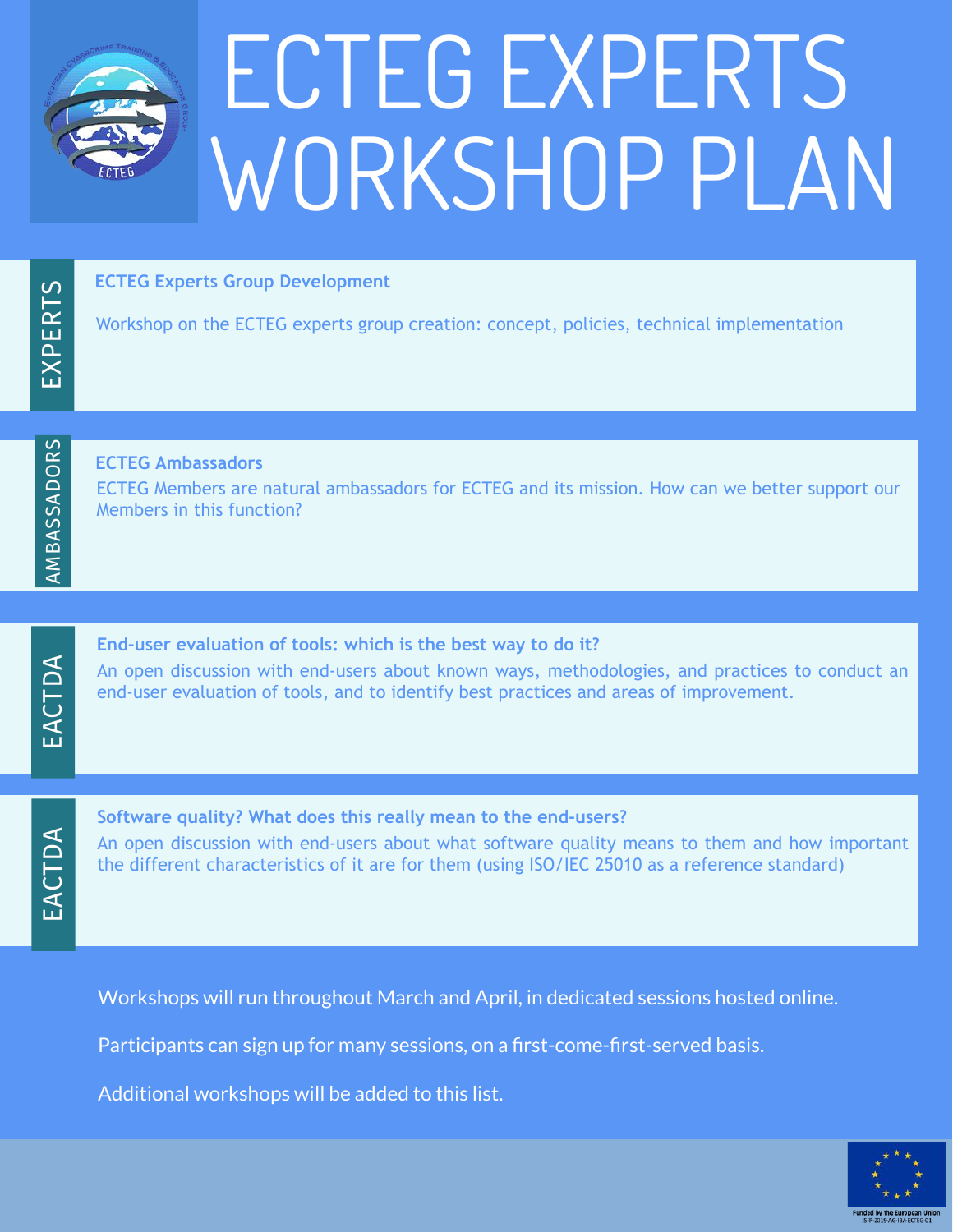

#### **[Mobile malware](https://survey.ecteg.eu/index.php/774223?lang=en) analysis**

[22nd March 2022 - 12:00 to 14:00 CET](https://survey.ecteg.eu/index.php/774223?lang=en)



**A detailed analysis of ransomware groups [and activity on darknets](https://survey.ecteg.eu/index.php/711685?lang=en)**

[29th March 2022 - 12:00 to 14:00 CET](https://survey.ecteg.eu/index.php/711685?lang=en)





### **CISCO Network [Academy Program](https://survey.ecteg.eu/index.php/536168?lang=en) Workshop**

[7th April 2022 - 15:00 to 17:00 CET](https://survey.ecteg.eu/index.php/536168?lang=en) and 8th April 2022 - 14:00 to 16:00 CET





**[Case study of the SKY phones](https://survey.ecteg.eu/index.php/841341?lang=en) decryption experience: lessons learned, how to improve the education in the future**

[1th April 2022 - 9:00 to 11:00 CET](https://survey.ecteg.eu/index.php/841341?lang=en) LAW ENFORCEMENT ONLY



**ECTEG Expert Group Development**

[12th April 2022 - 15:00 to 17:00 CET](https://survey.ecteg.eu/index.php/777117?lang=en) and 13th April 2022 - 15:00 to 17:00 CET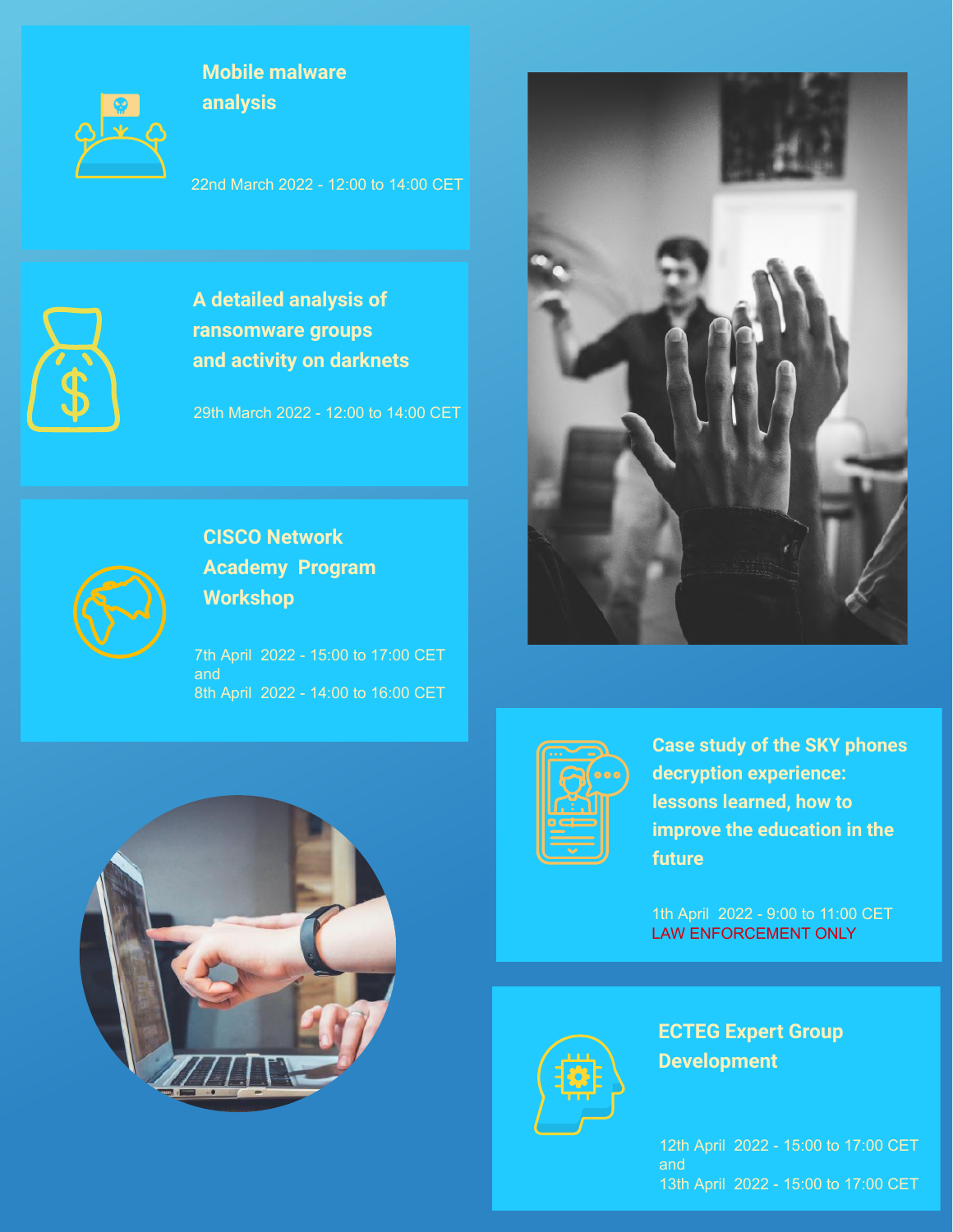

**VII: Virtualised [Internet Infrastructure](https://survey.ecteg.eu/index.php/536168?lang=en)**

[19th April 2022 - 09:00 to 11:00 CET](https://survey.ecteg.eu/index.php/536168?lang=en) LAW ENFORCEMENT ONLY



#### **[ECTEG Ambassadors](https://survey.ecteg.eu/index.php/844926?lang=en)**

[22nd April 2022 - 15:00 to 17:00 CET](https://survey.ecteg.eu/index.php/844926?lang=en)



**End-user evaluation [of tools: which is the](https://survey.ecteg.eu/index.php/462685?lang=en) best way to do it?**

[26th April 2022 - 9:00 to 11:00 CET](https://survey.ecteg.eu/index.php/462685?lang=en)





**[Software quality? What does](https://survey.ecteg.eu/index.php/557163?lang=en) this really mean to the endusers?**

[28th April 2022 - 9:00 to 11:00 CET](https://survey.ecteg.eu/index.php/557163?lang=en)





**Introduction to [RMarkdown for ECTEG](https://survey.ecteg.eu/index.php/864271?lang=en) course content development**

[25th April /2022 - 15:00 to 17:00 CET](https://survey.ecteg.eu/index.php/864271?lang=en) and 29th April 2022 - 15:00 to 17:00 CET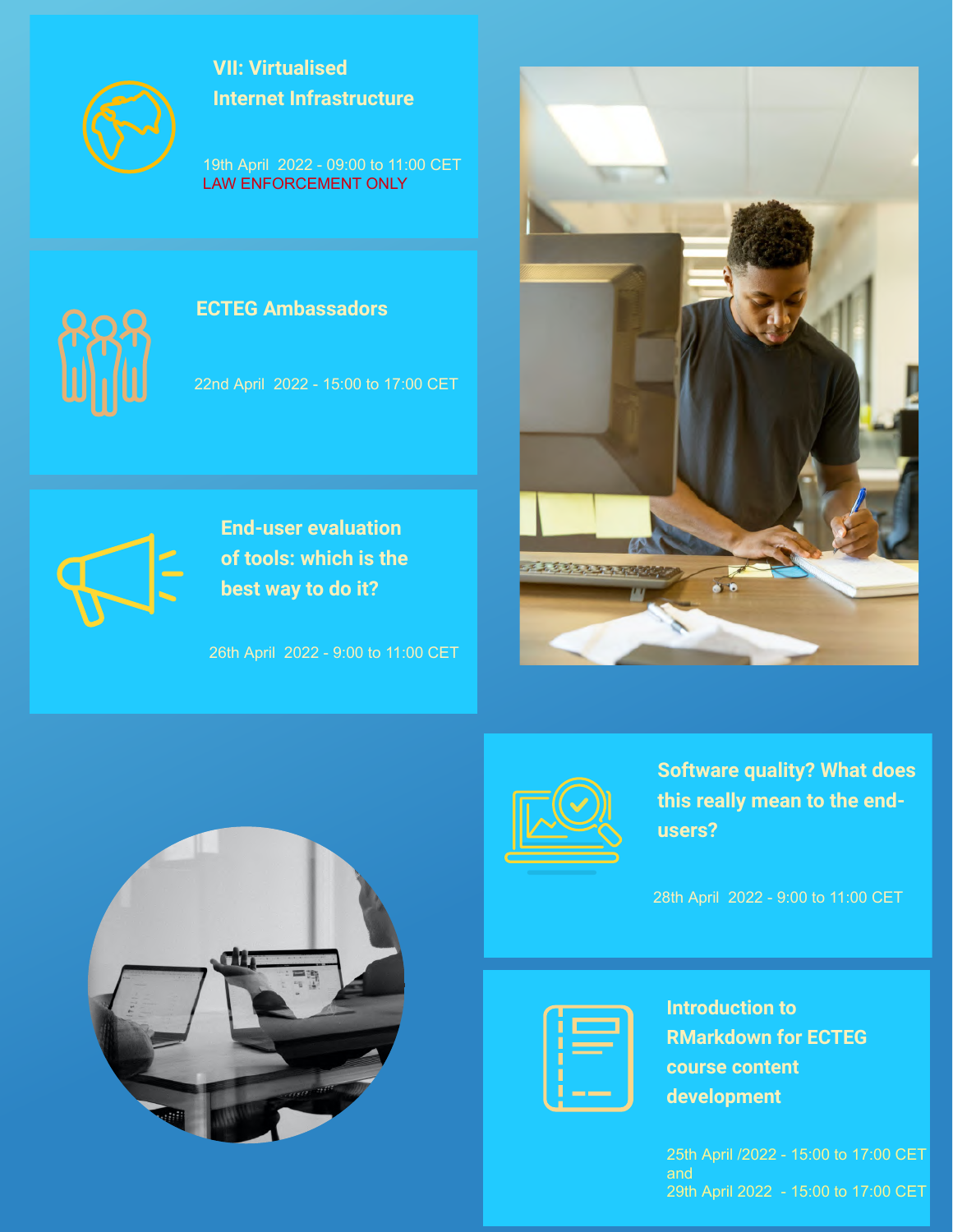## **Cisco Network Academy Program Workshop**

Prepared by Olga Torstensson (Halmstad University)

#### **OVERVIEW**

Introduction to Cisco Network Academy Program, courses & resources. Participants will be informed about Cisco Networking academy Program curriculum (Instructor-led and Online self-paced courses). Participants will have access to Online self-paced courses to be able to evaluate these resources: Networking Essentials, Introduction to Cybersecurity, Introduction to IoT, Get Connected, NDG Linux Unhatched, Cybersecurity Essentials, PCAP: Programming Essentials In Python, Intro to Packet Tracer.

**TARGET AUDIENCE** ECTEG Experts

#### **DATES**

1st session:7th April 2022 - 15:00 to 17:00 CET (NEW TIME!) 2nd session: 8th of April 2022 - 14:00 to 16:00 CET

## **Enroll here: <https://survey.ecteg.eu/index.php/973423?lang=en>**

| <b>Additional</b>     | Information              |
|-----------------------|--------------------------|
| Format                | Workshop                 |
| Software requirements | Internet access          |
| Number of sessions    | 2 sessions, 2 hours each |
| Max attendees         | 60                       |

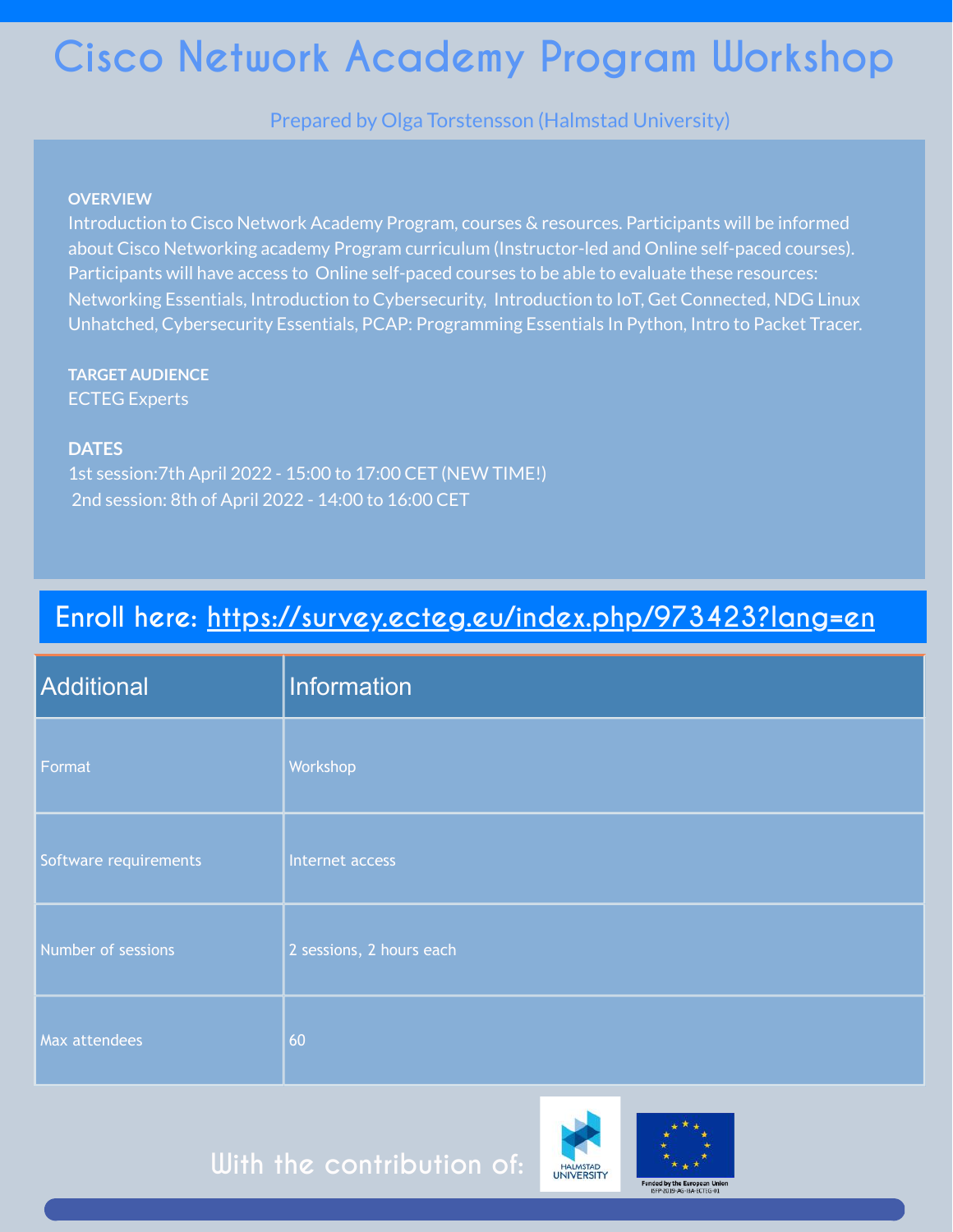## **A detailed analysis of ransomware groups and activity on darknets**

Prepared by Carlos Cilleruelo Rodríguez (UAH)

#### **OVERVIEW**

Ransomware activity has become one of the biggest threats to numerous countries and companies. Over the course of the last few years, the number of cybercrime groups focused on this activity has increased, becoming one of the most profitable cybercrimes. On top of that, these cybercrime groups have evolved their extortions techniques and modus operandi. Furthermore, using Tor darknet support several ransomware cybercrime groups inform of their victims. They maintain "official" sites where they published and threaten to publish their victim's information. In view of this situation, the University of Alcalá has collected an analysed data of several of these groups. This workshop will detail and explain the status of ransomware groups. The University of Alcalá has collected data of more than 30 groups with a presence in darknets and a detailed analysis of different industries affected, most active groups and most affected countries will be presented.

#### **TARGET AUDIENCE**

Cybercrime investigation groups

#### **DATES** 29th March - 12:00 to 14:00 CET

## **Enroll here: <https://survey.ecteg.eu/index.php/711685?lang=en>**

| <b>Additional</b>     | Information                       |
|-----------------------|-----------------------------------|
| Format                | Workshop with hands-on laboratory |
| Software requirements | Have installed the Tor browser    |
| Number of sessions    | 1 session, 1 hour and 1/2         |
| Max attendees         | 25                                |

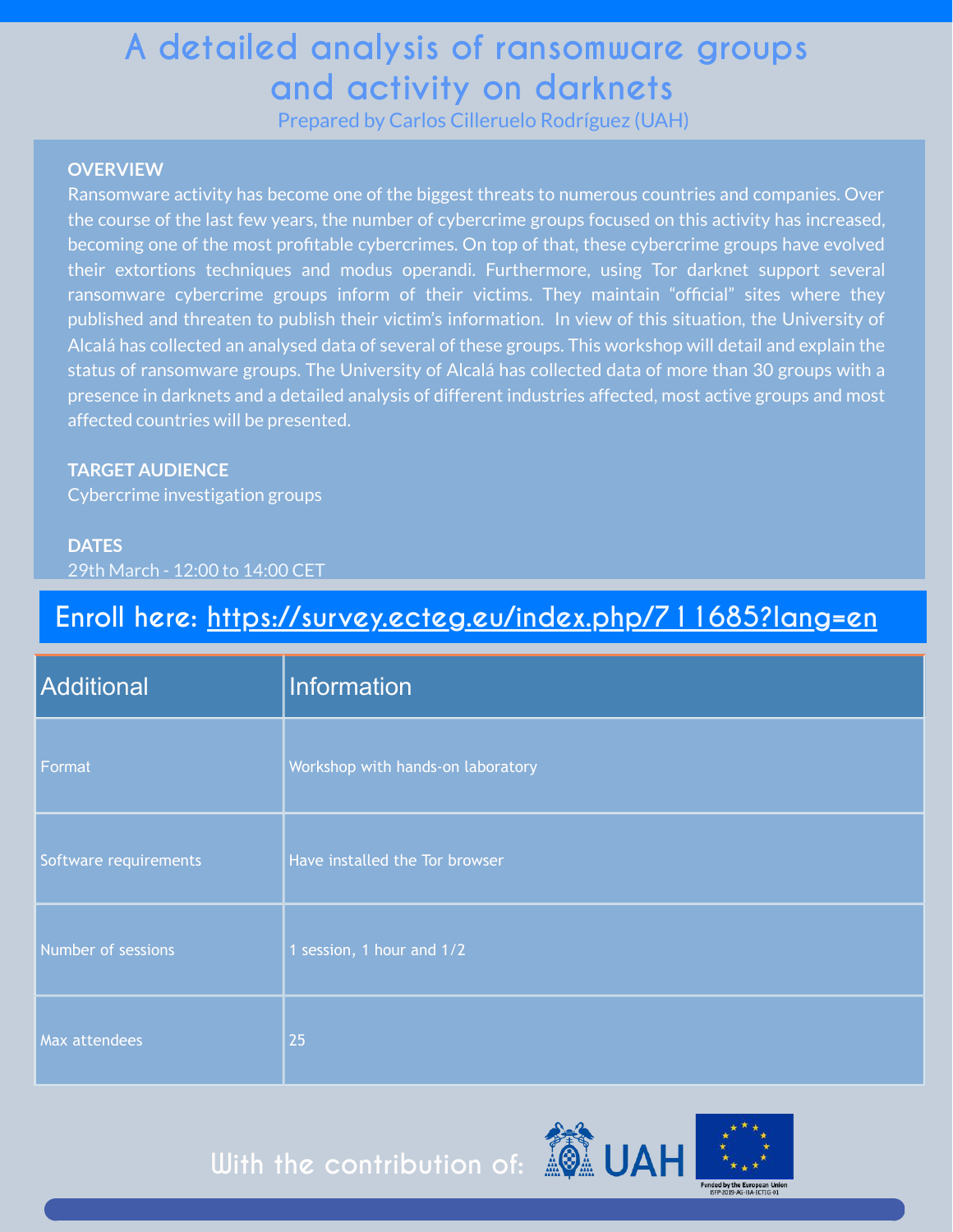# **Mobile malware analysis**

Prepared by Javier Junquera Sánchez (UAH)

#### **OVERVIEW**

Unfortunately, mobile malware has become a common occurrence, and multiple malicious apps are uploaded into official and alternative mobile markets. Some of them are specially designed for stealing banking credentials and are known as banking Trojans.

In order fight these crimes it is necessary to understand and know how to analyse mobile applications. This activity will be a practical session centred in analysing a real banking Trojan that was published in Google Play. Along the session, several practical techniques and tools for analysis will be explained. Also, the deployment different environments for reversing Android applications; and static and dynamic analysis will be addressed.

**TARGET AUDIENCE** Cybercrime investigation groups

#### **DATES** 22nd March - 12:00 to 14:00 CET

## **Enroll here: <https://survey.ecteg.eu/index.php/774223?lang=en>**

| <b>Additional</b>     | Information                                                                                                                                                                     |
|-----------------------|---------------------------------------------------------------------------------------------------------------------------------------------------------------------------------|
| Format                | Hands-on laboratory                                                                                                                                                             |
| Software requirements | Students will need to have VirtualBox, or VMWare Installed (preferable VirtualBox). A<br>Virtual Machine with all software necessary will be provided prior to the lab session. |
| Number of sessions    | 1 session, 2 hours                                                                                                                                                              |
| Max attendees         | 25                                                                                                                                                                              |

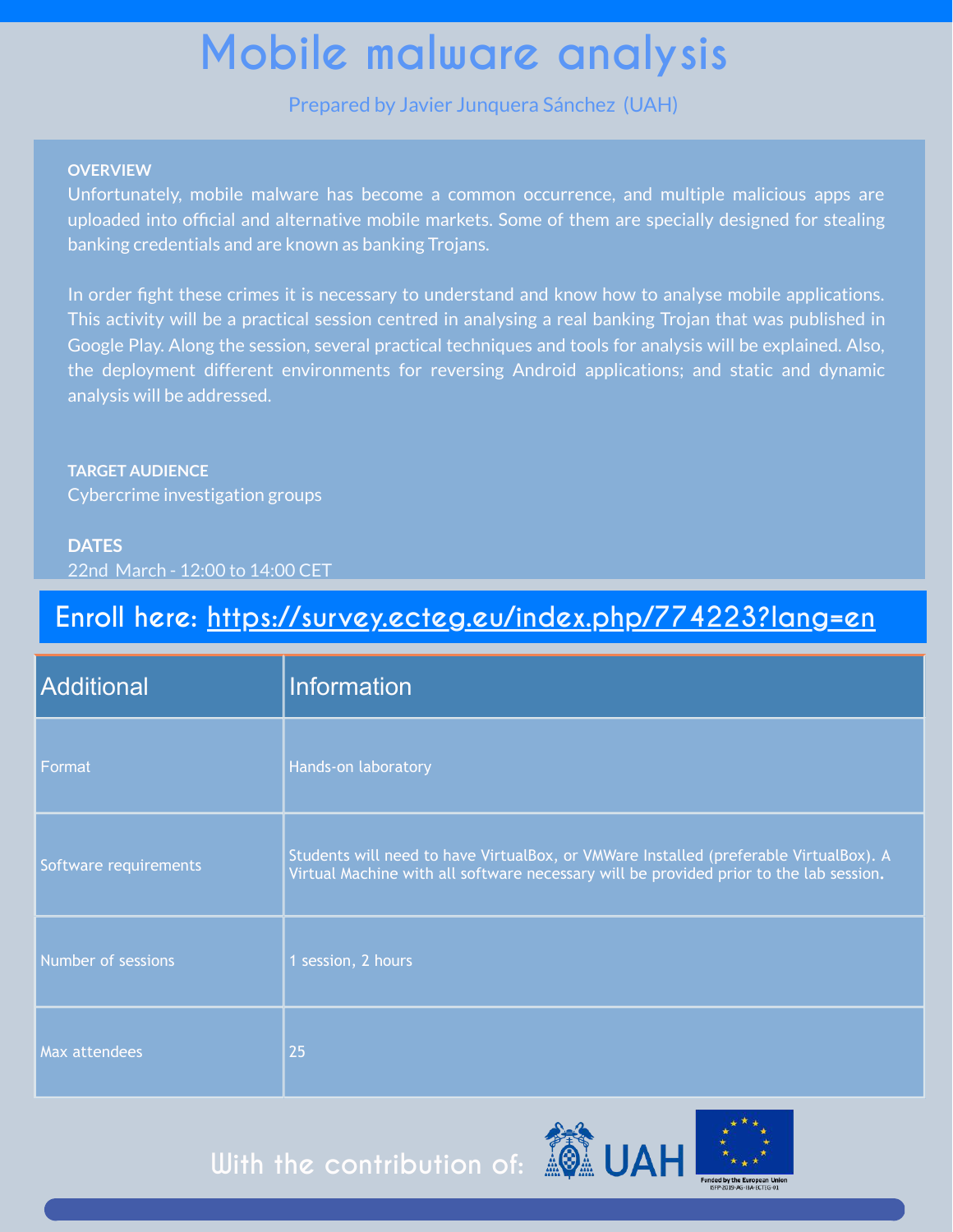## **VII: Virtualised Internet Infrastructure**

#### Prepared by Ulf Bergum (PHS)

#### **OVERVIEW**

Virtualised Internet Infrastructure (VII):"An introduction to the underlying technology and examples of utilisation". Agenda:

- 1. Essential Protocols for Internet Functionality (theory)
- 2. Example A The Andy Capp Case (Hands-on)
- 3. Example B Under Attack (Hands-on)
- 4. Example C CTF, Enigma of Avila (Hands-on)

#### **TARGET AUDIENCE**

#### Law Enforcement Only

**DATES** 19th April – 9:30 to 11:00 CET

## **Enroll here: <https://survey.ecteg.eu/index.php/536168?lang=en>**

| Additional            | Information               |
|-----------------------|---------------------------|
| Format                | Hands-on laboratory       |
| Software requirements | Internet access           |
| Number of sessions    | 1 session of 2 hours      |
| Max attendees         | 20<br><b>CRIME TRANGE</b> |



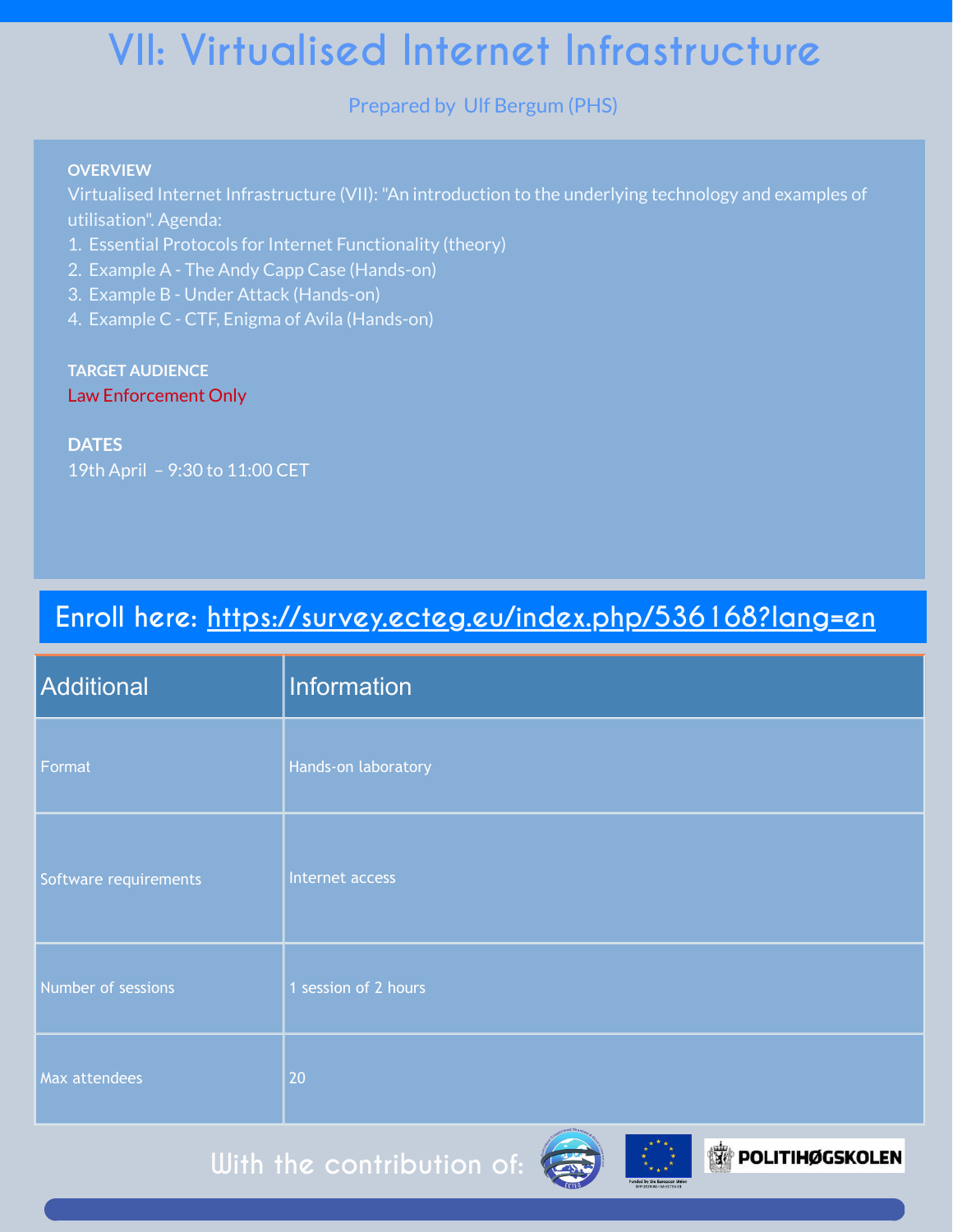## **ECTEG Ambassadors**

Prepared by ECTEG Staff

#### **OVERVIEW**

All ECTEG Members are natural ambassadors for ECTEG and its mission. How can we better support our Members in this function? What can we do together to increase the reach of ECTEG, and what proposals can be worked on in the near future? This workshop aims at finding solutions together.

**TARGET AUDIENCE** ECTEG Members

**DATES** 22nd April – 14:00-16:00 CET

## **Enroll here: [https://survey.ecteg.eu/index.php/844926?lang=en](https://survey.ecteg.eu/index.php/536168?lang=en)**

| Additional            | Information            |
|-----------------------|------------------------|
| Format                | Tour de table workshop |
| Software requirements | Internet access        |
| Number of sessions    | 1 session of 2 hours   |
| Max attendees         | 15                     |

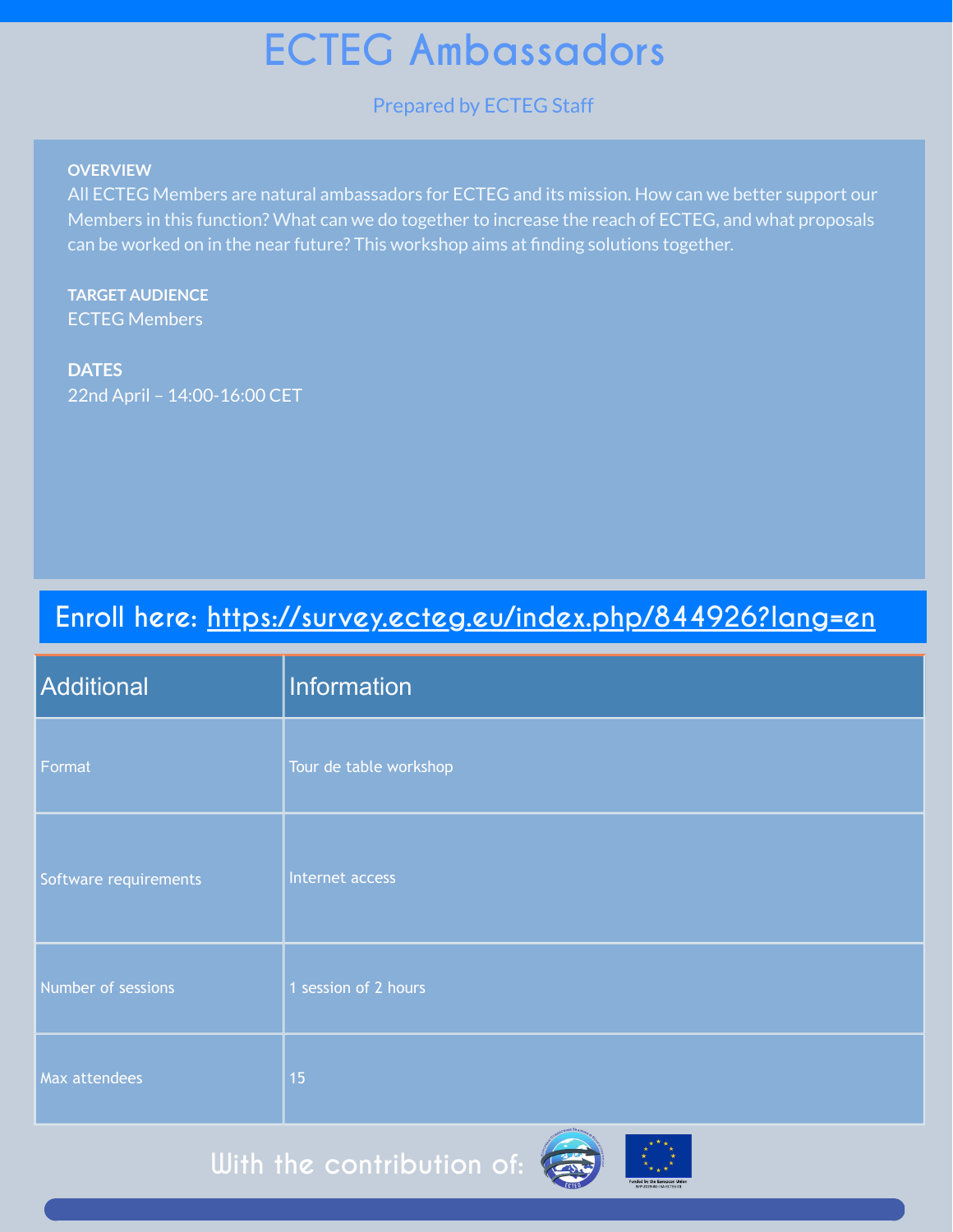## **ECTEG Experts Group Development**

Prepared by ECTEG Staff

#### **OVERVIEW**

Workshop on the ECTEG experts group development: concept, policies, technical implementation. ECTEG needs your input as experts to improve the concept of ECTEG Experts. What do Experts need to better perform their role? How can we expand the group of Experts? Let's find answers to these and more questions together.

**TARGET AUDIENCE** ECTEG Members and Experts

#### **DATES**

Session 1: 12th April - 14:00-16:00 CET 1Session 2: 3th April - 14:00-16:00 CET

## **Enroll here: <https://survey.ecteg.eu/index.php/777117?lang=en>**

| Additional            | Information             |
|-----------------------|-------------------------|
| Format                | tour de table, workshop |
| Software requirements | Internet access         |
| Number of sessions    | 2 sessions of 2 hours   |
| Max attendees         | 15                      |

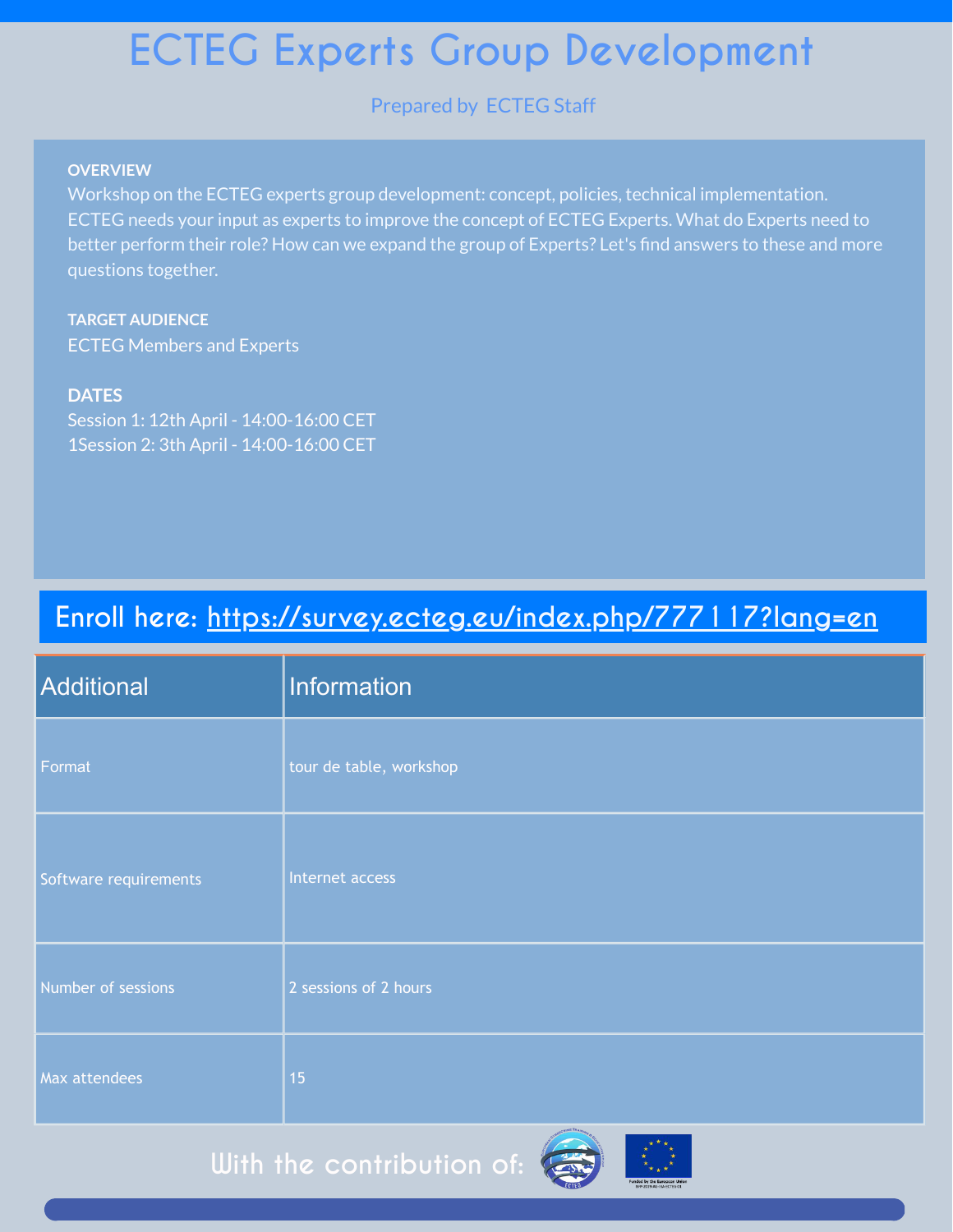## **End-user evaluation of tools: which is the best way to do it?**

Prepared by Juan Arraiza (EACTDA)

#### **OVERVIEW**

EACTDA focuses on the development of technological solutions for European LEAs and Forensic Laboratories to use in their fight against crime. EACTDA facilitates an open discussion with end-users about known ways, methodologies, and practices to conduct end-user evaluation of tools, and to identify best practices and areas of improvement.

**TARGET AUDIENCE** End-users that have previously participated in evaluation of tools

**DATES** 26th April 2022 - 9:00 to 11:30 CET

## **Enroll here: [https://survey.ecteg.eu/index.php/462685?lang=en](https://survey.ecteg.eu/index.php/536168?lang=en)**

| Additional            | Information          |
|-----------------------|----------------------|
| Format                | Workshop             |
| Software requirements | Internet access      |
| Number of sessions    | 1 session of 2 hours |
| Max attendees         | no limit             |
|                       |                      |

**EACTDA** 

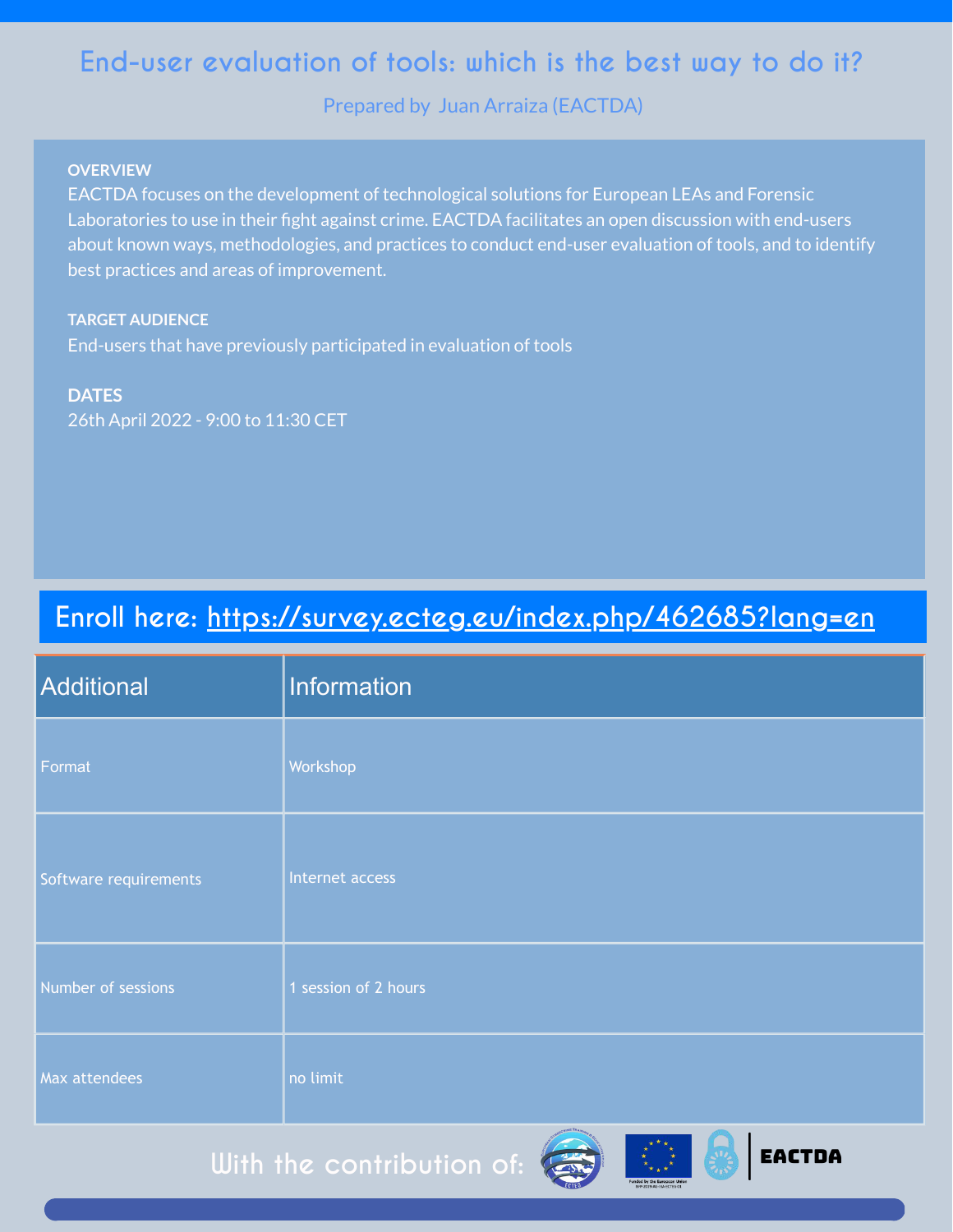## **Software quality? What does this really mean to the end-users?**

Prepared by Juan Arraiza (EACTDA)

#### **OVERVIEW**

EACTDA focuses on the development of technological solutions for European LEAs and Forensic Laboratories to use in their fight against crime.

EACTDA facilitates an open discussion with end-users about what software quality means to them and how important the different characteristics of it are for them (using ISO/IEC 25010 as a reference standard)

#### **TARGET AUDIENCE**

End-users of tools/applications as well as system administrators of the end-user organisations

#### **DATES**

28th April 2022 - 9:00 to 11:00 CET

## **Enroll here: [https://survey.ecteg.eu/index.php/557163?lang=en](https://survey.ecteg.eu/index.php/536168?lang=en)**

| Additional            | Information                                   |
|-----------------------|-----------------------------------------------|
| Format                | Hands-on laboratory                           |
| Software requirements | Internet access                               |
| Number of sessions    | 1 session of 2 hours                          |
| Max attendees         | no limit                                      |
|                       | <b>THE REAL PROPERTY OF STATE OF PERSONAL</b> |



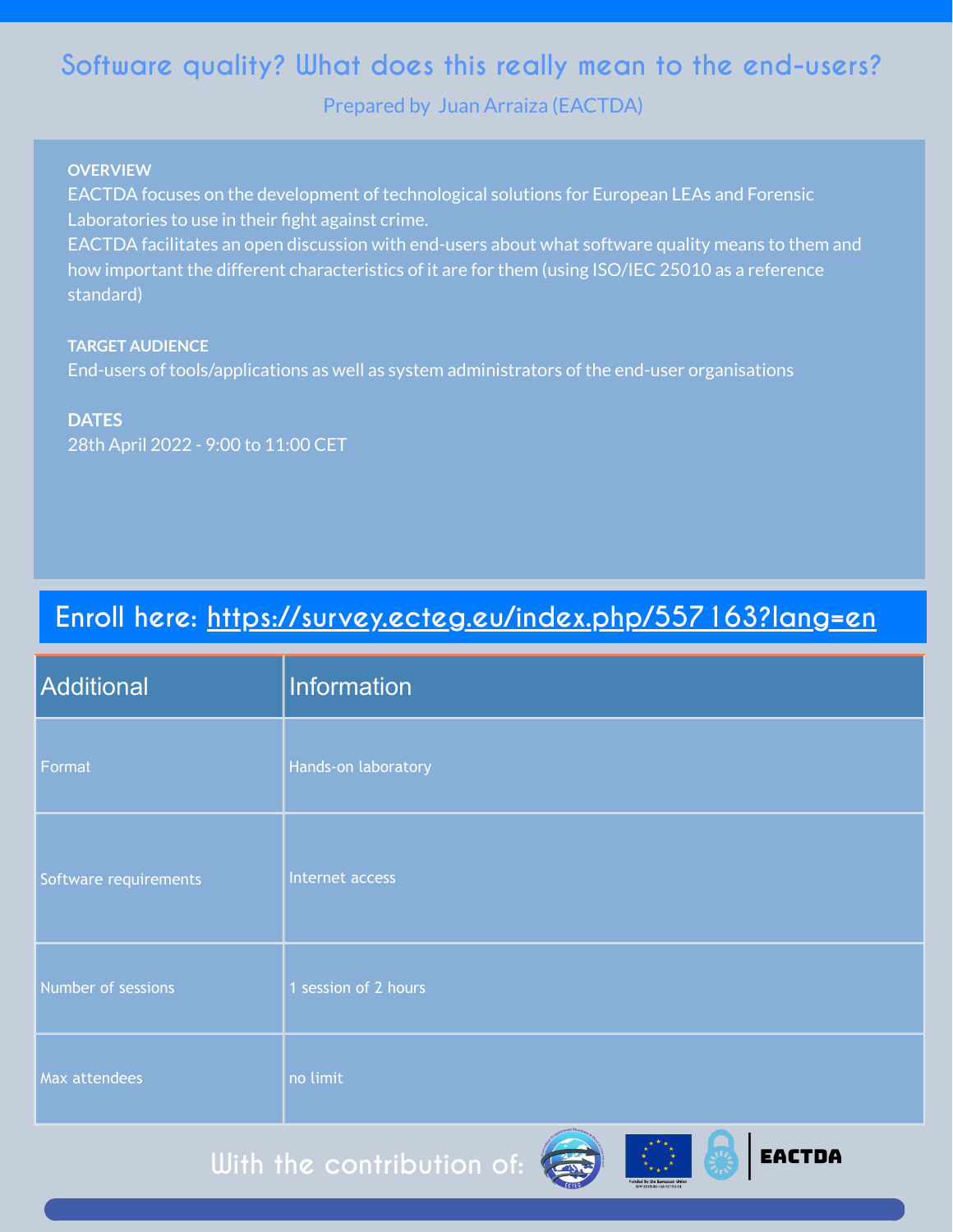## **Introduction to RMarkdown for ECTEG course content development**

Prepared by Carlota Urruela (ECTEG) and Ulf Bergum (PHS)

#### **OVERVIEW**

In the past two years, ECTEG has included RMarkdown as one of the free and open-source development frameworks for course materials. Some of the recent ECTEG courses you know have been written in RMarkdown (epy3, eCDWI, eDFI). The latest documents (GA Minutes, ECTEG guidelines) have also been produced in RMarkdown!

You can use a single RMarkdown script to write text and execute code in different programming languages to generate high-quality reports and documents that can be shared with an audience. RMarkdown documents are fully reproducible and support dozens of static and dynamic output formats (HTML, PDF, Word, PowerPoint…).

Join us to learn more!

#### **TARGET AUDIENCE**

All ECTEG Experts and Members (LEA and Academic)

#### **DATES**

Session 1: Introduction to RMarkdown – 25/4/2022 - 15:00 - 17:00 CET Session 2: ECTEG Resources for RMarkdown – 29/4/2022 - 15:00 - 17:00 CET

### **Enroll here: https://survey.ecteg.eu/index.php/864271?lang=en**

| <b>Additional</b>     | Information                                                                                                                                                                                             |
|-----------------------|---------------------------------------------------------------------------------------------------------------------------------------------------------------------------------------------------------|
| Format                | Workshop with practical exercises                                                                                                                                                                       |
| Software requirements | To install R, Rstudio and a Latex Distribution<br>R: https://www.r-project.org/<br>RStudio: https://www.rstudio.com/products/rstudio/download/<br>LaTeX: for example https://www.latex-project.org/get/ |
| Number of sessions    | 2 sessions                                                                                                                                                                                              |
| <b>Max attendees</b>  | no limit                                                                                                                                                                                                |